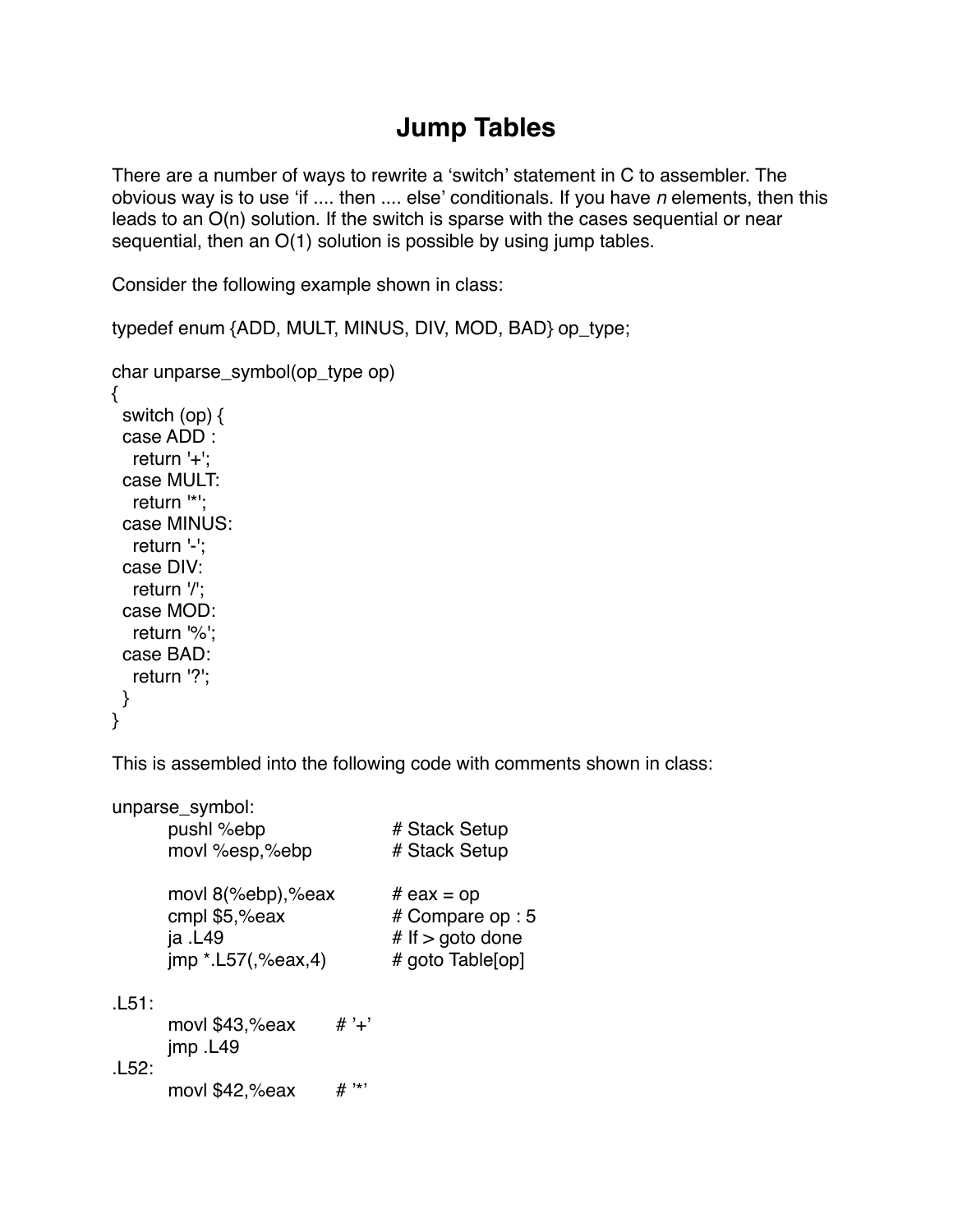| .L53: | $imp$ . L49                                         |                                                                         |  |  |  |
|-------|-----------------------------------------------------|-------------------------------------------------------------------------|--|--|--|
| .L54: | movl \$45,%eax<br>$imp$ . L49                       | $# '-'$                                                                 |  |  |  |
| .L55: | movl \$47,%eax<br>$imp$ . L49                       | # '/'                                                                   |  |  |  |
| .L56: | movl \$37,%eax<br>$imp$ . L49                       | # '%'                                                                   |  |  |  |
|       | movl \$63,%eax<br># Fall Through to .L49            | ?' #                                                                    |  |  |  |
|       | .L49: # Done:<br>movl %ebp,%esp<br>popl %ebp<br>ret | # Stack clean-up<br># Stack clean-up<br># Finish - return value in %eax |  |  |  |

The compiler also created a data segment (.rodata) where it created a ʻjump table' that looks like this:

**.**L57:

| $#Op = 0$                               |
|-----------------------------------------|
| $#Op = 1$ / Memory address is .157 +4   |
| $#Op = 2 /$ Memory address is . L57 +8  |
| $#Op = 3 /$ Memory address is .157 +12  |
| $#Op = 4 /$ Memory address is . L57 +16 |
| $#Op = 5 /$ Memory address is .157 +20  |
|                                         |

Remembering that our enumerated values are:

| ADD   | 0 |
|-------|---|
| MULT  | 1 |
| MINUS | 2 |
| DIV   | З |
| MOD   | 4 |
| BAD   | 5 |

Note that the memory address of an OP is .L57 + Opvalue \* 4. Why 4? That's the size of a word on our process, and the size of a memory address. Each entry in the table above is a memory address denoted by a symbol. We use this fact to optimize our switch statement.